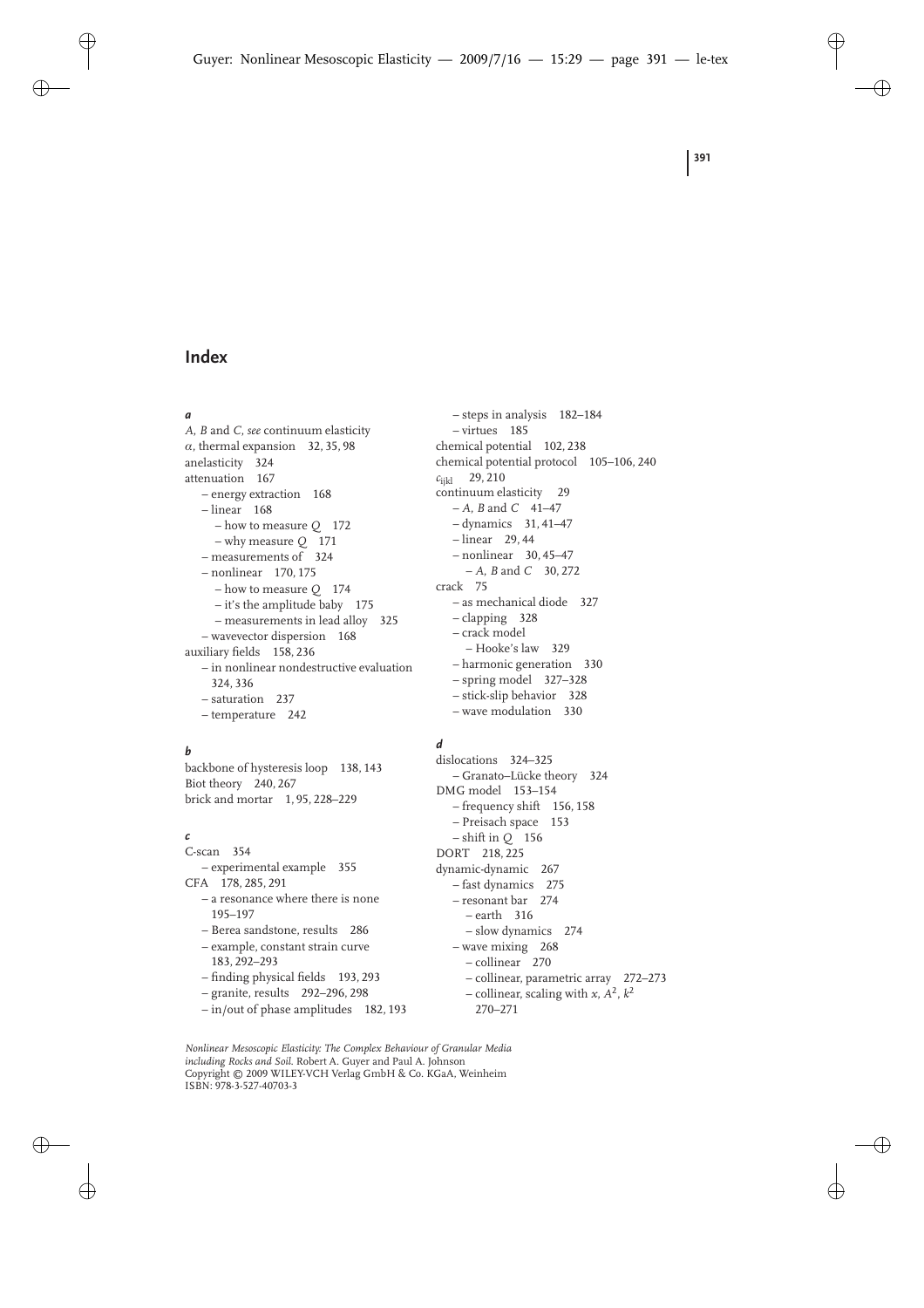– KZK equation 274 – noncollinear 268 – noncollinear, geometry 269 – Northridge earthquake 318 – parametric array 313–314 dynamic-dynamic process 40

#### *e*

effective medium theory 76 – central dogma 78–79, 82 – examples 83 – FDEE 114 – Hertzian contact scaling 87 – Hertzian contacts 83 – in parallel 85 – in series 85 – van der Waals surfaces 87 – bookkeeping 90 – Preisach space 90 elastic state dynamics 153–157 endpoint memory 120 energy landscape 155, 209

### *f*

fast dynamics 6, 145, 274–277 – anomalous 308 – linear 145 – nonlinear 275 FDEE scaling 128, 285, 295, 301, 310 field experiments 313 – active probes 313 – resonant bar 315 – wave mixing 313 – passive probes 318 – Northridge earthquake 318 form factor  $-\mathcal{F}$  201  $-\mathcal{G}, L+T \rightarrow T$  52 – for δ *c*ijkl ( **x**) 207 – *H* ( *R*) 62 – normal modes 58

## *g*

Green function 64–66 – free space 64 – resonant bar 65

## *h*

Hermitian matrix 214, 225 Hertz–Mindlin contacts 70, 301  $- EMT$  83 – fcc lattice 138  $-$  scaling of  $c$  and  $\beta$  301 homodyne 177

hysteresis 137 – abservation in aluminum single crystal 324, 339 – endochronic model 136, 141 – FDEE 136 – fluid configurations 104–105 – Hertz–Mindlin contacts 136–138  $-k - \Sigma$  121 – loop 121 – due to temperature 246 – time evolution 237, 246 – Masing rule 136, 139  $-$  strain  $4$ – van der Waals material 92–93 *i* invasion percolation 239–240

## *j*

Jones and Kobett 53–54, 268

#### *k*

Kaiser effect 232

#### *l*

Lennard–Jones interaction 15, 19 log time 4, 6, 162, 286, 297, 308, 310, 324 – resonant bar – threshold 295 lumped element model 123, 173, 176

## *m*

materials – Agar gelatin 264 – alluvium 320 – aluminium powder 1 – Berea 229–231, 233 – cement 3 – ceramic 3 – earth-Northridge 319 – glass beads 270, 301–304 – granite 262–263, 292 – limestone 270 – sandstone 2 – Berea 178–179, 229, 231, 233, 248, 270 – Berea and *T* 244 – Castlegate 231, 234 – Fontaineblau 231 – Fontainebleau and neutrons 231 – Meule, *P* and *S* <sup>W</sup> 266–267 – sandstones, TBC 257 – Sierra White granite 270 – soil 3, 231, 236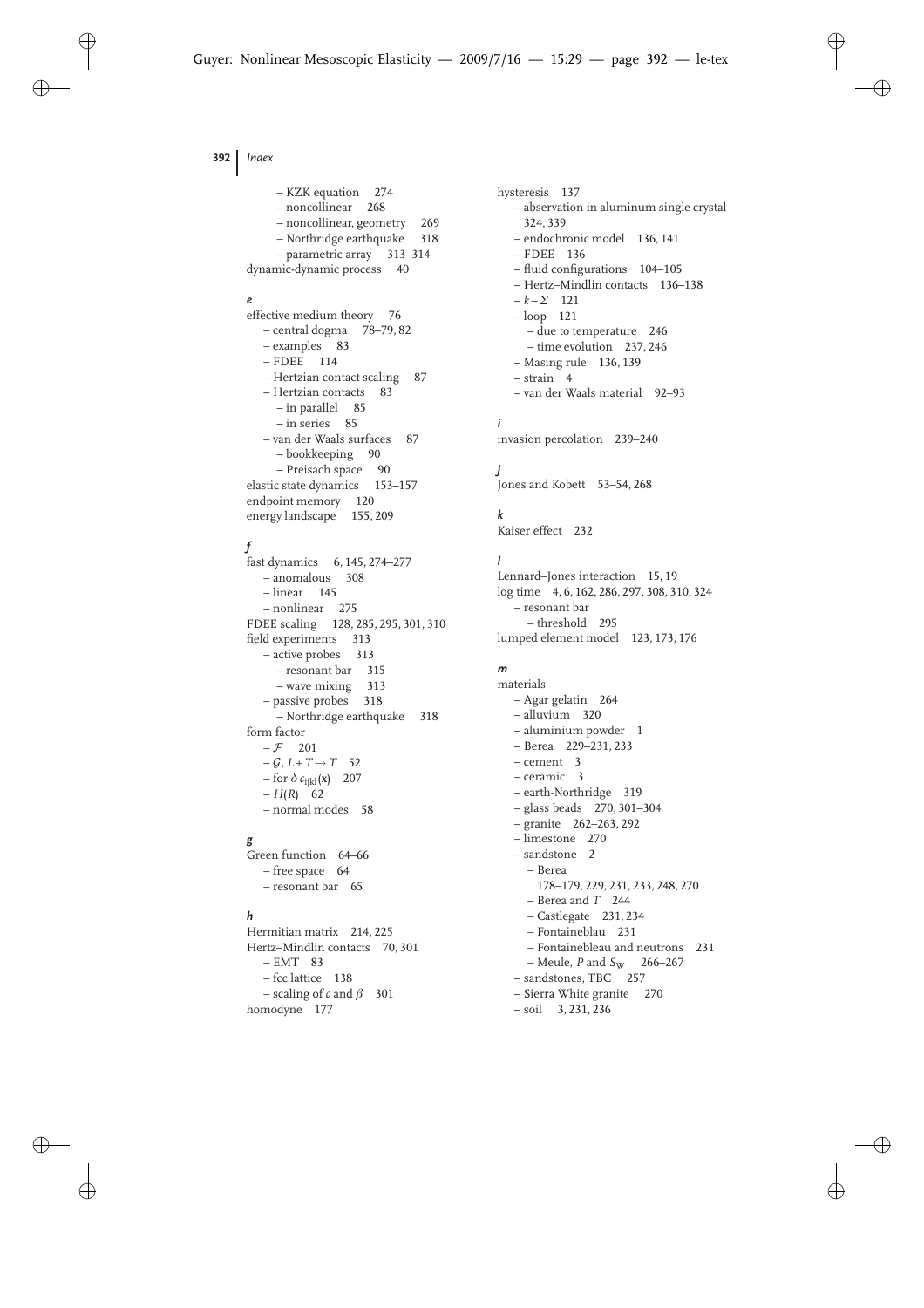$-$  TBC 2, 231, 235 – various 310 mesoscopic elastic elements 69, 113 – cracks 75, 328 – FDEE – resonant bar 123 – resonant bar, frequency shift 127–129 – resonant bar, scaling 130 – resonant bar, shift in *Q* 127–129 – rules for behavior 116 – wave mixing 130  $-$  wave mixing,  $(f_1, f_2)$  131 – wave mixing, (*f*1, *f*2) and phase portrait nonlinear wave modulation spectroscopy 132–135 – frictional 137 – frictional contact 122 – Hertz–Mindlin contact 70–71, 121, 137 – Hertzian asperities 72–73, 122 – hysteretic Hertz–Mindlin contact 72 – van der Waals surfaces 73–74, 121 MG model 113–115, 138–143, 153 modulus 233 – dynamic 233 – dynamic component 254–257 – granite 262 – hysteretic component 254–257 – one way 233, 238 – *P* and *S*<sup>W</sup> 266 – two way 233, 238

## *n*

NESS 277 – threshold 277, 298 neutron scattering – internal stress 100 – internal/external strain gauge 230–232 nondestructive evaluation 323 – harmonics 327 – measurment of harmonics 337–338 nonlinear elastic wave spectroscopy (NEWS) 327 – imaging of nonlinear scatterers 353 – harmonic imaging 353, 355 – imaging applying time reversal nonlinear elastic wave spectroscopy (TR NEWS) 357, 359, 361 – modulation imaging 354, 358 – measurement of progressive fatigue 336, 347, 349 – exprimental example 350–352 nonlinear nondestructive evaluation – history 324

nonlinear parameters 263 – *A*, *B*, and *C* 263  $-\beta$  264 nonlinear ringdown spectroscopy (NRS) 341 – experimental example 344 nonlinear ultrasound resonant spectroscopy (NRUS) 341 – experimental example 343 – resonant bar 341 Nonlinear Wave Modulation Spectroscopy (NWMS) – experimental configuration 334 – in cracked plexiglas 333 (NWMS) 330 – experimental configuration 332 – experimental example 331, 340 – impact plus pure tone 337, 342 – in cracked metal 334 – in cracked steel 331 – summation average 339

### *p*

peak bending 4, 57, 128, 178 perturbation treatment – Luxemberg–Gorky 59 – resonant bar – FDEE 131  $-L + L + L \rightarrow L$  55 – selection rules 53 – t independent PT – NL normal mode tomography 220 – normal-mode tomography 203 – time of flight tomography 202 – time reversal 209, 211–215, 218, 223 – wave mixing  $-L + L \rightarrow L$  49  $-L + T \rightarrow T$  and  $T + T \rightarrow L$  51 phonon picture 13 – anharmonic 18, 324 – continuum limit 24 – elastic constants 27 – elastic constants, numerical 27 – wave equations 28 – harmonic 16 – normal modes 17 – perturbation theory 16 – 3-phonon process 18, 40, 53–54, 133, 269 – 4-phonon process 53, 201 – second-order process 53 photomicrographs – cracked, sintered metal 335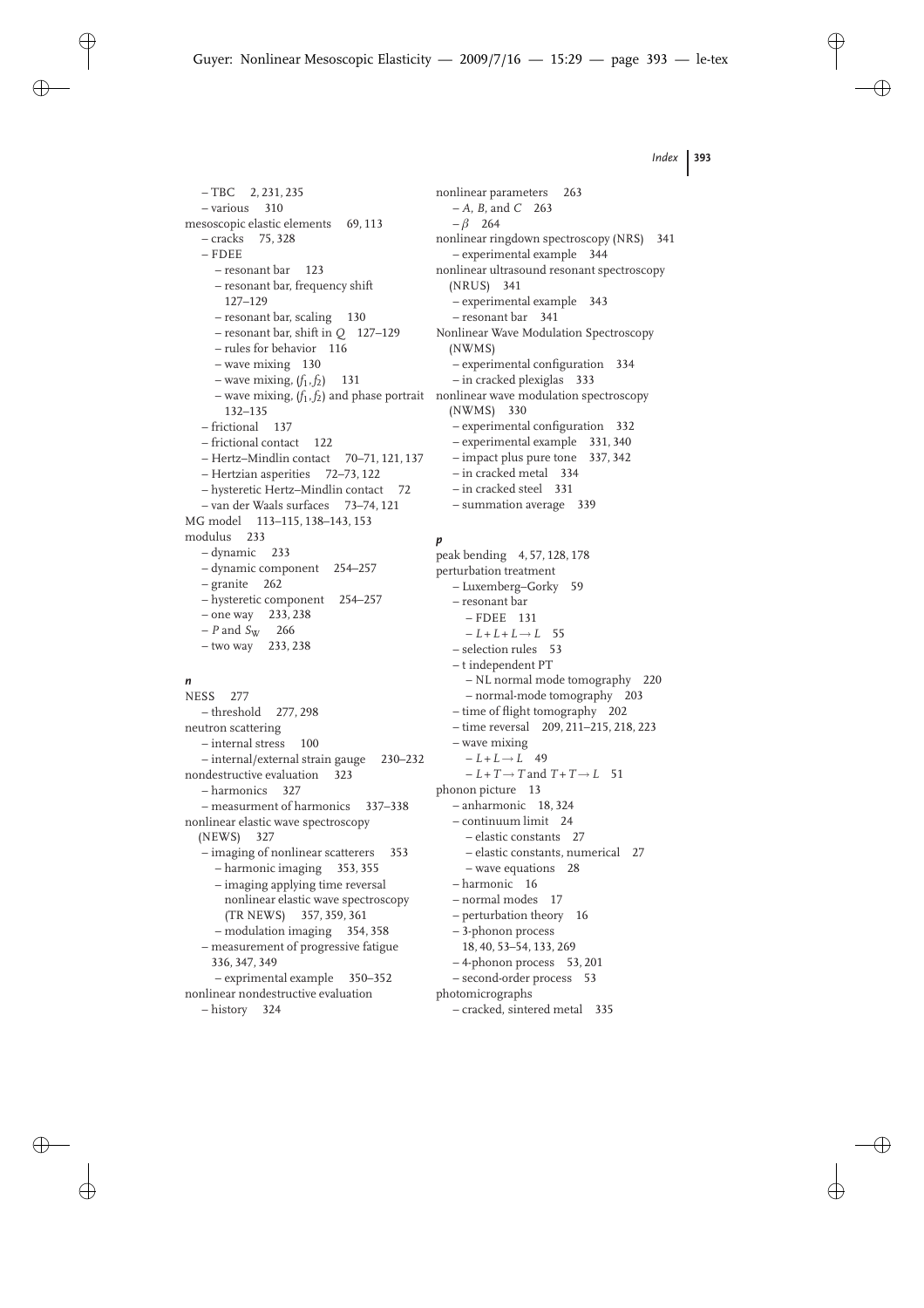pore space 104 – epoxy 229–230 Preisach space 118–119 – density 249 – FDEE 116 – for fluid configurations 239 – inversion 122–124, 247 – saturation 250 – two component, many component 252 – uniform density approximation 117, 125, 254 – van der Waals surfaces 91 probe 300, 310 – in slow dynamics 276 – Luxemberg–Gorky 59–64, 201 – NESS 295, 298 pump 300, 310 – in slow dynamics 276 – Luxemberg–Gorky 59–64, 201 – NESS 295, 298

# *q*

*Q*, *see* attenuation quasiharmonic approximation 20  $- dT$  22  $-dV$  21 – dV 2dT, Luxemberg–Gorky 22, 59  $- dVdT$  21 – dW, an auxiliary field 21 – numerical estimates 24 quasistatic measurements 227 quasistatic process 40 quasistatic/dynamic measurements 261 – pressure/dynamic 261 – *A*, *B* and *C* 262 – saturation/dynamic 265 – temperature/dynamic 264 quasistatic/dynamic process 40, 46

### *r*

ratchet 159, 277 rearrangement 232 reciprocity 213, 224 relaxation rates 152 – broad spectrum 149–153 resonance – observations in materials containing dislocations 325 resonant bar 55, 57, 177–178 – CFA analysis 180–186 – frequency shift 179 – lumped element model 123, 176 – modulation in aluminum 327

– NESS and generic behavior 278–279 – shift in *Q* 179 – synthetic data 181–182, 188–189 – CFA analysis 184–185 – temperature – resonance frequency *by ear* 244 resonant bar slow dynamics AF 276 resonant bar slow dynamics IF 276 – case study, glass beads 301 – constant strain measurement 291 – defined 276–280 – elastic state and NESS 279  $-\log(t)$  286, 297–299, 308–310 – low strain behavior 289–290 – elastic state and sweep rate 282–283, 285 – elastic state time evolution 279 – frequency protocols 280–281, 289, 296 – thumper 315 – frequency shift – earth 315 – earth-Northridge 320 – non-rock-like materials 305 – rocklike materials 304  $-\log(t)$  288, 295, 317 – low strain behavior 290 – NESS – defined 280 – threshhold 299 – *Q*–1 shift – non-rock-like materials 306 – resonance curves – various materials 307 – two mode experiment 298, 300–301 resonant ultrasound spectroscopy, RUS 200 RTMF 186 – finding physical fields 187 – scaling of *f* and *Q*–1 193–194 – steps in analysis 186–189, 191

# *s*

saturation 6, 159 – chemical potential 102–108, 241 – coupling to strain 32, 106, 239 – internal forces 241 – low saturation/tensile forces 239 – effect on Preisach space 242 – fluid configurations 104–108, 239 – internal forces 108–111 saturation stays in 239 selection rules 53, 268 slow dynamics 6, 145–146, 158, 309 – AC drive 161